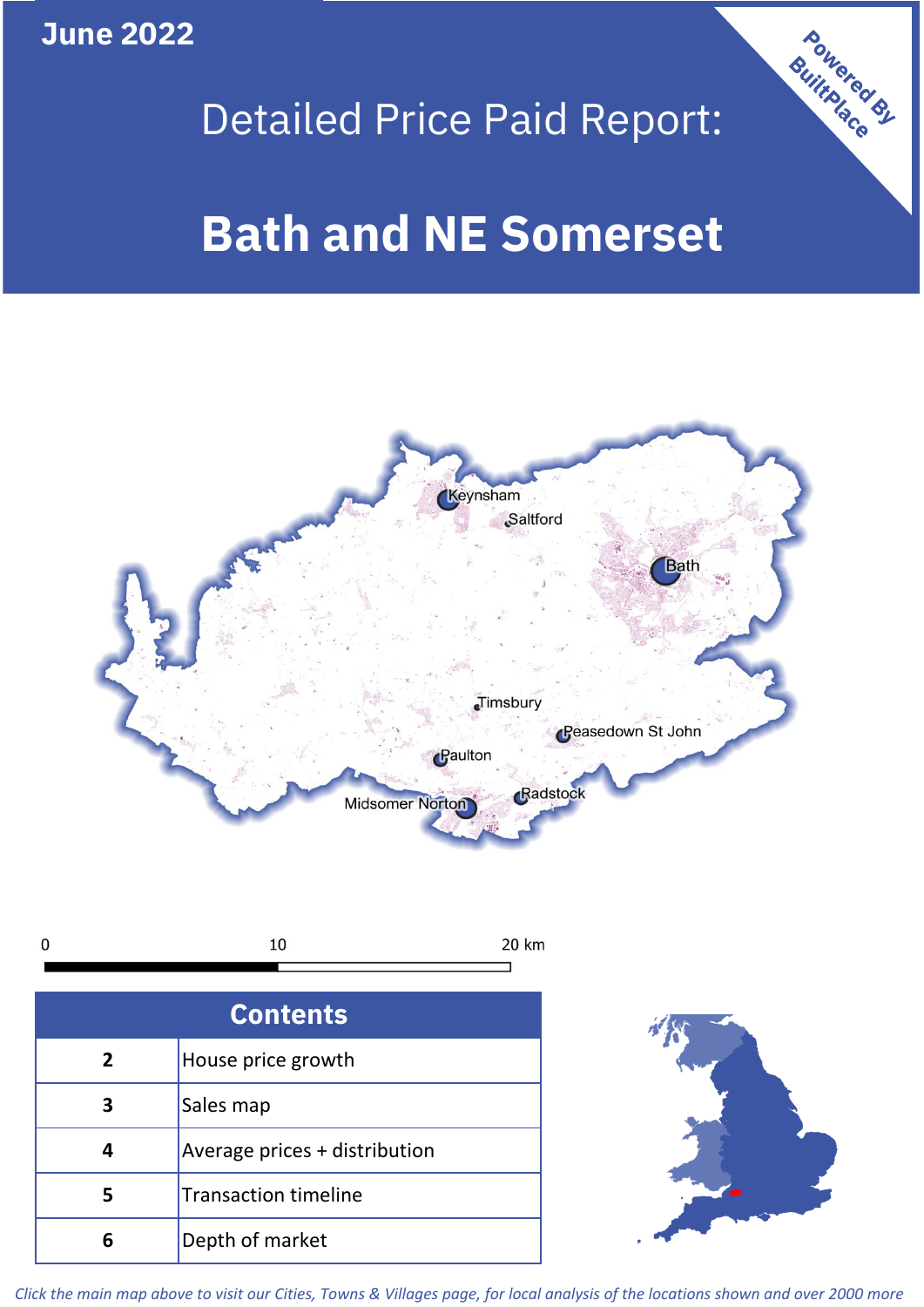### **Headline Data**

|                     | <b>Current level</b> | 3 month  | <b>Annual</b> | 5 year  | 10 year |
|---------------------|----------------------|----------|---------------|---------|---------|
| <b>House prices</b> | £436,359             | 7.3%     | 15.2%         | 32.1%   | 80.9%   |
| <b>Transactions</b> | 2,956                | $-11.9%$ | 18.1%         | $-7.2%$ | 20.5%   |

## **House Price Growth (April 2022 data)**

#### *Annual Change in House Prices*



House prices in Bath and NE Somerset grew by 15.2% in the 12 months to April 2022 (based on 3-month smoothed data). By comparison national house prices grew by 10.7% and prices in the South West grew by 12.3% over the same period.

Bath and NE Somerset house prices are now 70.9% above their previous peak in 2007, compared to +49.0% for the South West and +52.9% across England.



#### *Year-To-Date Change in House Prices, December to April*

Local prices have grown by 8.9% in 2022 so far, compared to growth of 3.3% over the same period last year.

#### *Source: OS OpenData; UK House Price Index (Contains HM Land Registry data © Crown copyright)*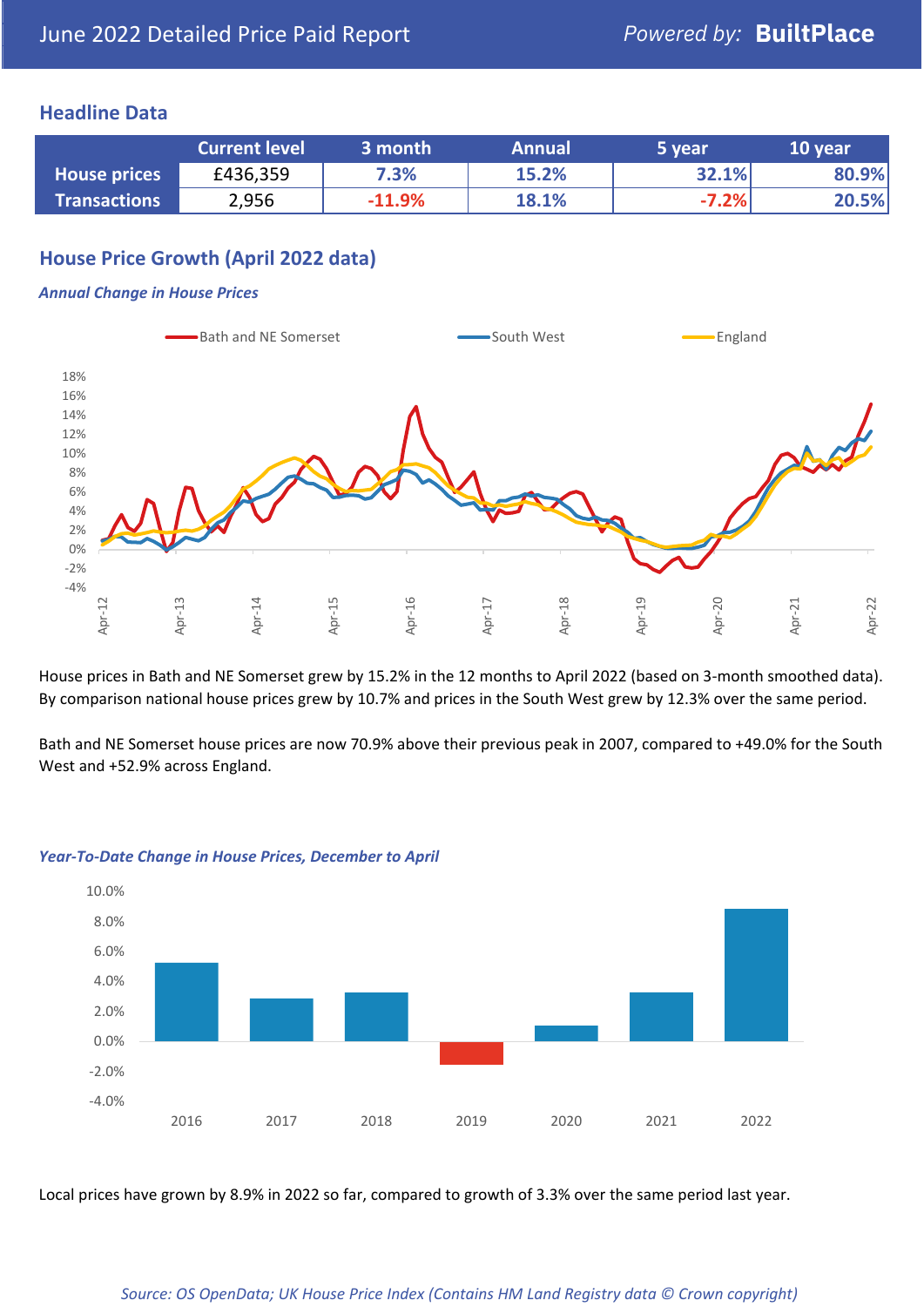## **House Price Map**

*12 months to April 2022*



*Each point is one postcode, coloured by the average value relative to all sales in this local authority (price bands are LA-specific quintiles).*

## **Map Key**

| Min      | <b>Max</b> |                            |
|----------|------------|----------------------------|
| Up to    | £248,000   | 1st quintile / lowest 20%  |
| £248,000 | £317,000   | 2nd quintile               |
| £317,000 | £409,000   | 3rd quintile               |
| £409,000 | £594,000   | 4th quintile               |
| £594,000 | and over   | 5th quintile / highest 20% |

*Source: OS OpenData; UK House Price Index (Contains HM Land Registry data © Crown copyright)*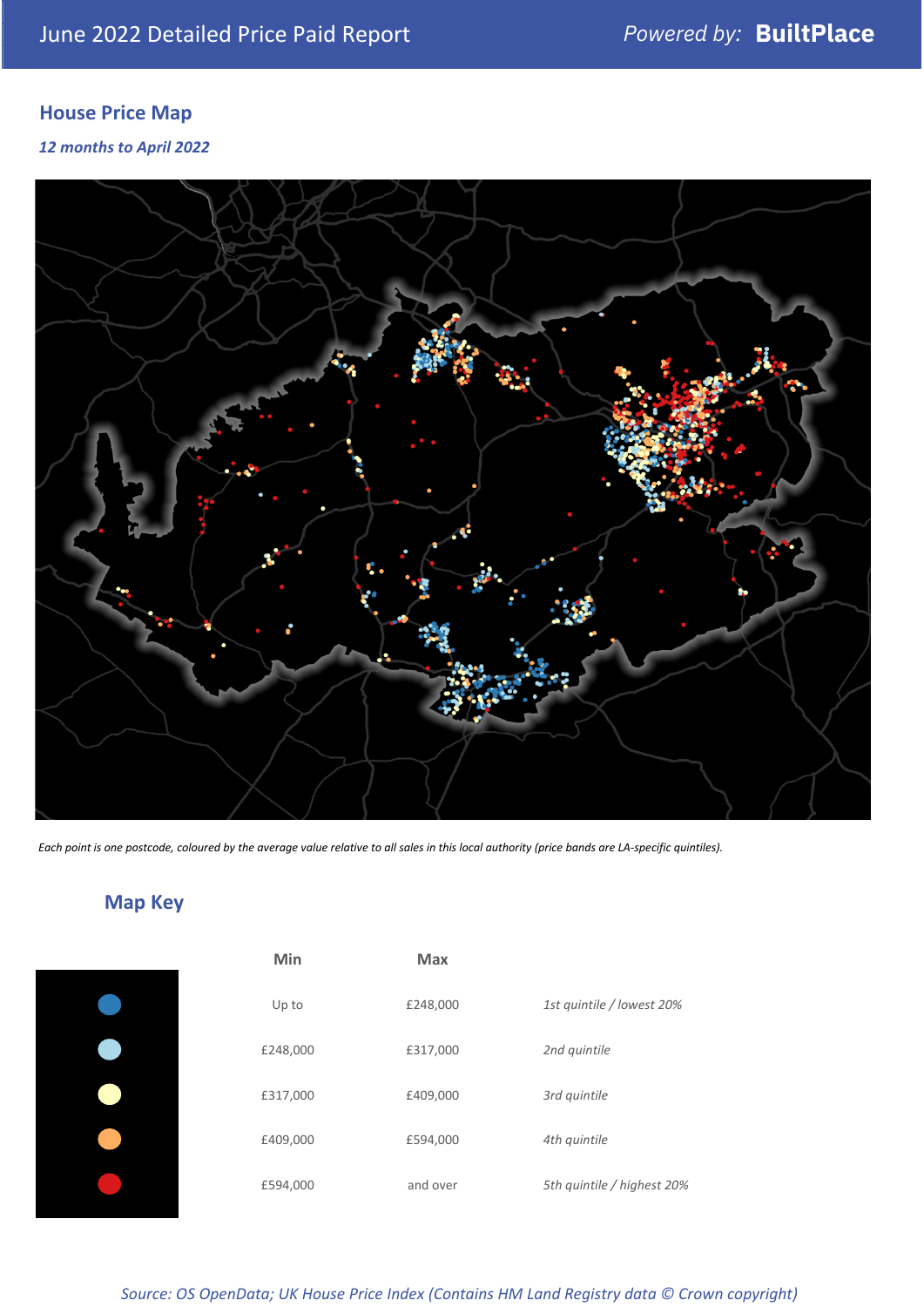## **Average House Price by Property Type**

### *12 months to April 2022*



|                 | <b>New</b> | <b>Second hand</b> |  |  |
|-----------------|------------|--------------------|--|--|
| <b>Flat</b>     | £398,813   | £325,215           |  |  |
| <b>Terraced</b> | £427,306   | £446,927           |  |  |
| Semi-detached   | £387,910   | £427,471           |  |  |
| <b>Detached</b> | £592,273   | £689,860           |  |  |

## **House Price Distribution by Year**

*All properties, by price band and calendar year (2020 = year to date)*

|                    | 1997 | 2002 | 2007 | 2012 | 2017 | 2019 | 2020 |
|--------------------|------|------|------|------|------|------|------|
| <b>Under £100k</b> | 76%  | 20%  | 1%   | 2%   | 1%   | 0%   | 0%   |
| £100-200k          | 19%  | 52%  | 37%  | 38%  | 14%  | 8%   | 7%   |
| E200-300k          | 3%   | 17%  | 34%  | 33%  | 32%  | 28%  | 30%  |
| £300-400k          | 1%   | 6%   | 13%  | 11%  | 23%  | 23%  | 22%  |
| £400-500k          | 0%   | 3%   | 7%   | 7%   | 11%  | 15%  | 13%  |
| <b>£500k-1m</b>    | 0%   | 2%   | 6%   | 8%   | 17%  | 21%  | 20%  |
| £1-2m              | 0%   | 0%   | 1%   | 1%   | 3%   | 5%   | 6%   |
| <b>Over £2m</b>    | 0%   | 0%   | 0%   | 0%   | 0%   | 1%   | 2%   |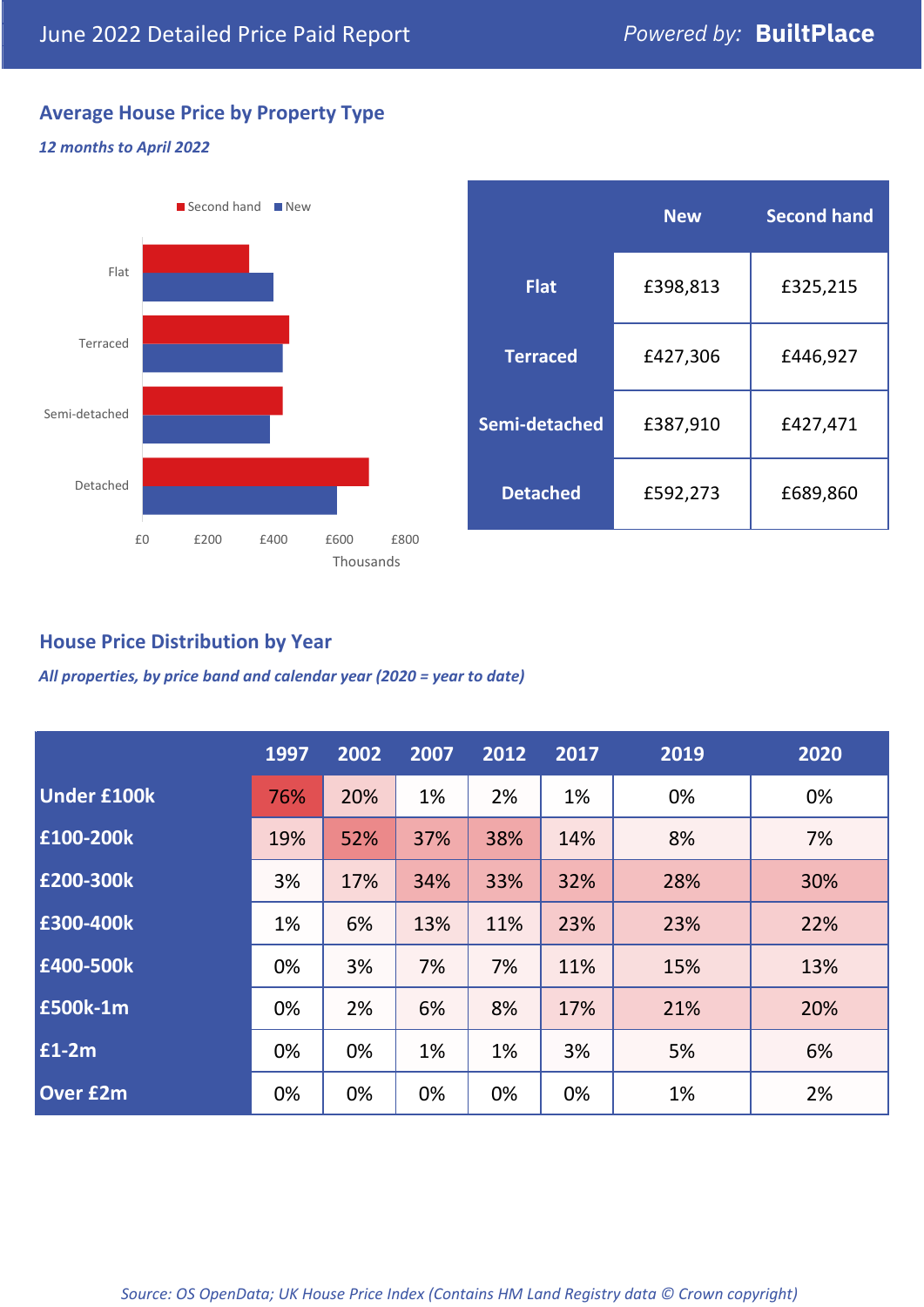## **Transactions (February 2022 data)**

*Annual Transactions, Indexed (2001-05 average = 100)*



There were 2,956 transactions in Bath and NE Somerset during the 12 months to February 2022. This is 86% of the average from 2001-05 and suggests activity is below pre-downturn levels.

Transactions in Bath and NE Somerset have fallen by 12.8% since 2014, compared to changes of -8.3% for South West and -7.7% for England.



#### *Cash and New Build Sales as % of Total, by Year*

*Note: The data on this page EXCLUDES transactions identified as transfers under a power of sale/repossessions, buy-to-lets (where they can be identified by a mortgage), and transfers to non-private individuals - i.e. it comprises only Land Registry 'A' data.*